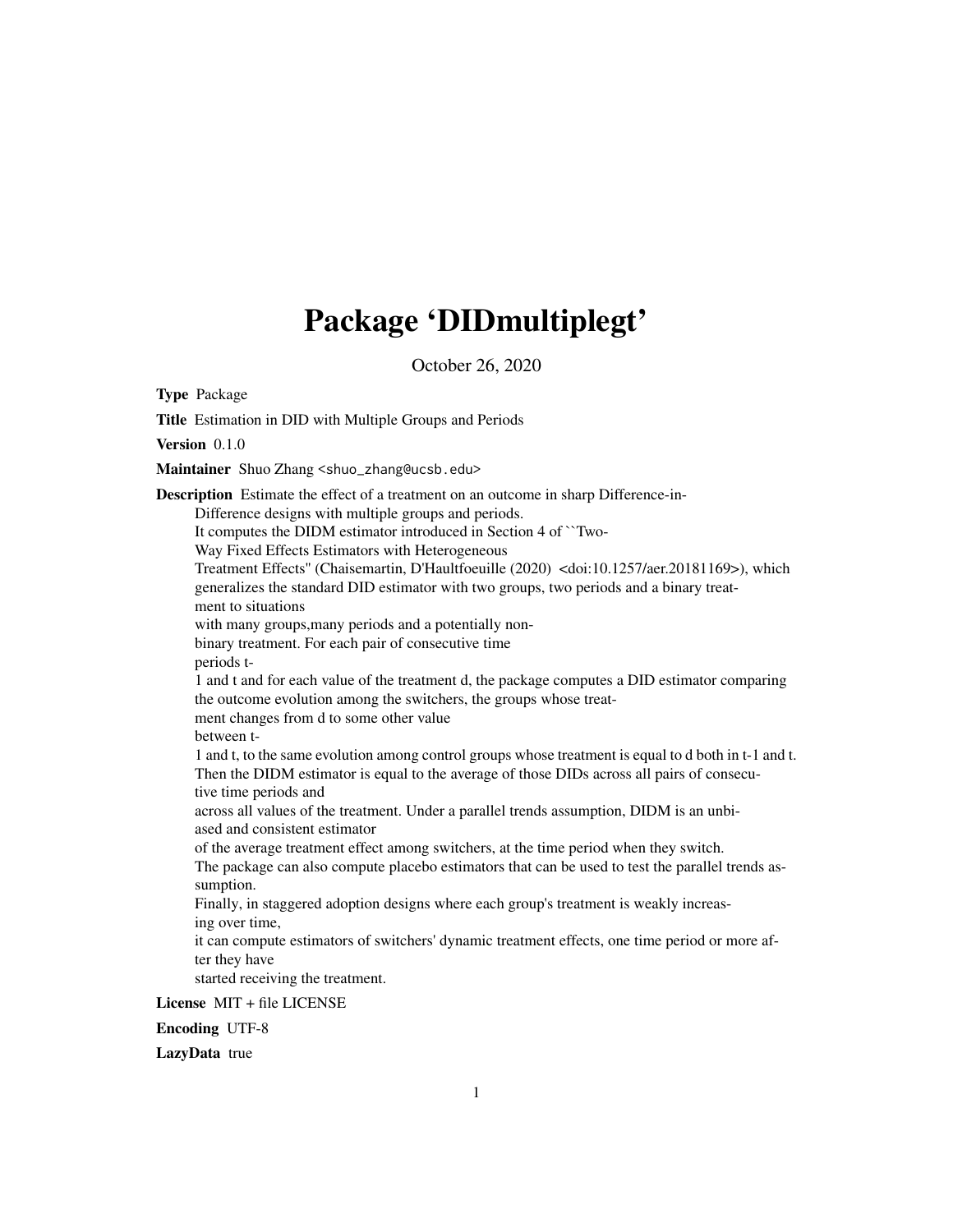Depends  $R(>= 3.4.0)$ 

**Imports** dplyr  $(>= 1.0.0)$ , fixest  $(>= 0.6.0)$ , plotrix, stringr, sampling, stats, parallel, assertthat

Suggests wooldridge

#### NeedsCompilation no

Author Shuo Zhang [aut, cre], Clément de Chaisemartin [aut]

Repository CRAN

Date/Publication 2020-10-26 09:50:02 UTC

# R topics documented:

| Index |  |
|-------|--|

| did_multiplegt |                     | Estimation in sharp Difference-in-Difference designs with multiple |  |  |
|----------------|---------------------|--------------------------------------------------------------------|--|--|
|                | groups and periods. |                                                                    |  |  |

# Description

Estimates the effect of a treatment on an outcome, in sharp DID designs with multiple groups and periods.

### Usage

```
did_multiplegt(df, Y, G, T, D, controls = c(), placebo = 0, dynamic = 0,
               threshold_stable_treatment = 0, recat_treatment = NULL,
               trends_nonparam = NULL, trends_lin = NULL,
           brep = 0, cluster = NULL, covariance = FALSE, average_effect = NULL,
               parallel = FALSE)
```
# Arguments

| df       | data frame or data matrix.                                                                                     |
|----------|----------------------------------------------------------------------------------------------------------------|
| Y        | the outcome variable.                                                                                          |
| G        | the group variable.                                                                                            |
| T.       | the time period variable.                                                                                      |
| D        | the treatment variable.                                                                                        |
| controls | the names of all the control variables to be included in the estimation, default to<br>$c()$ if not specified. |

<span id="page-1-0"></span>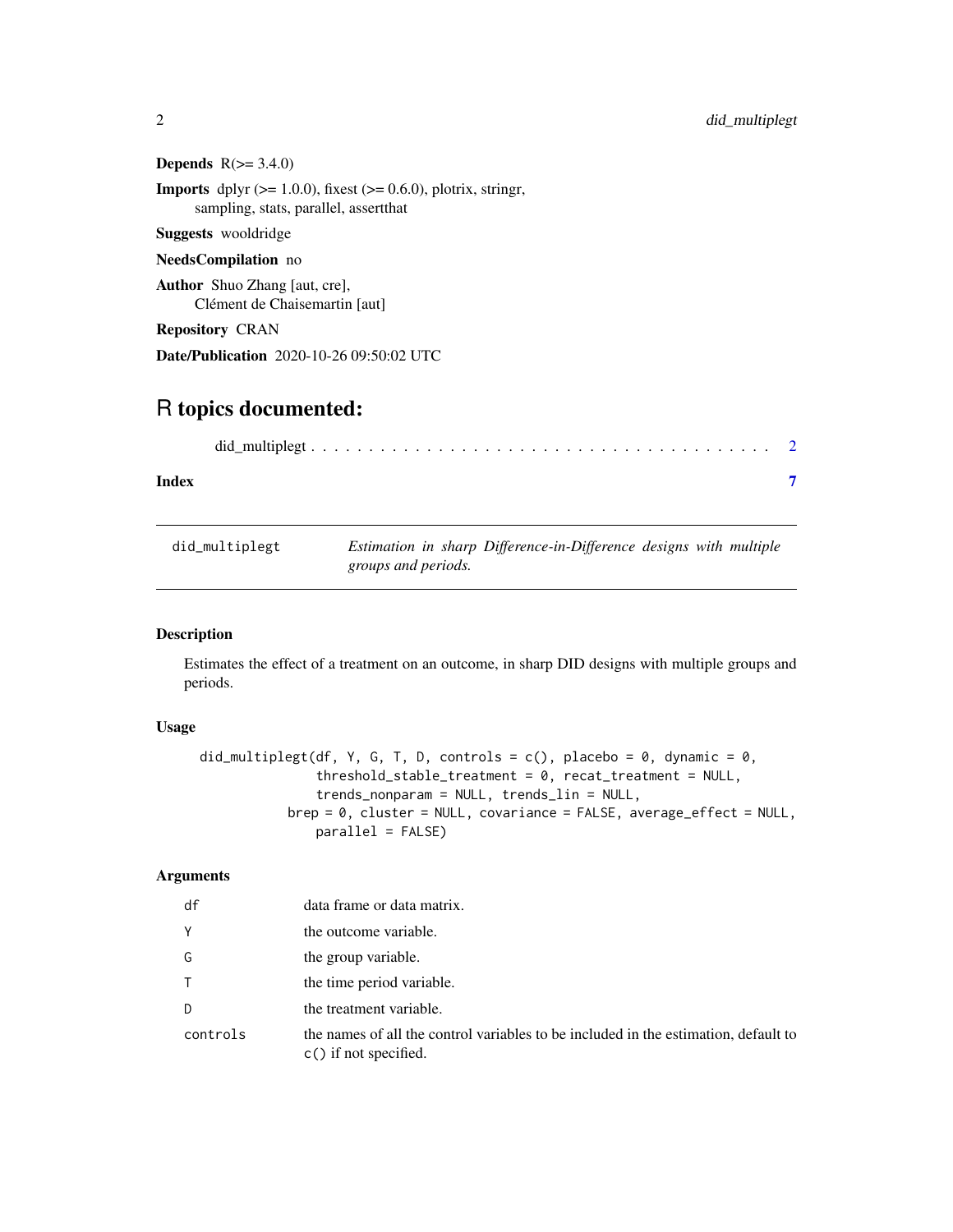- placebo the number of placebo estimators to be estimated. Placebo estimators compare switchers' and non-switchers' outcome evolution before switchers' treatment changes. Under the parallel trends assumption underlying the DIDM estimator, the placebo estimators should not significantly differ from 0. The number of placebos requested can be at most equal to the number of time periods in the data minus 2.
- dynamic the number of dynamic treatment effects to be estimated. This option should only be used in staggered adoption designs, where each group's treatment is weakly increasing over time, and when treatment is binary. The estimators of dynamic effects are similar to the DIDM estimator, except that they make use of long differences of the outcome (e.g. from t-1 to t+1) rather than first differences. The number of dynamic effects requested can be at most equal to the number of time periods in the data minus 2.

threshold\_stable\_treatment

this option may be useful when the treatment is continuous, or takes a large number of values. The DIDM estimator uses as controls groups whose treatment does not change between consecutive time periods. With a continuous treatment, there may not be any pair of consecutive time periods between which the treatment of at least one group remains perfectly stable. For instance, if the treatment is rainfall and one uses a county\*year data set, there is probably not a single county\*year whose rainfall is exactly the same as in the same county in the previous year. Then, one needs to specify the threshold\_stable\_treatment(#) option, with # a positive real number. For each pair of consecutive time periods, the command will use counties whose rainfall changed in absolute value by less than # as controls. # should be large enough so that there are counties whose rainfall levels change by less than # between two consecutive years, but it should be small enough so that a change in rainfall of # would be unlikely to affect the outcome.

recat\_treatment

pools some values of the treatment together when determining the groups whose outcome evolution are compared. This option may be useful when the treatment takes a large number of values, and some very rare in the sample. For instance, assume that treatment D takes the values 0, 1, 2, 3, and 4, but few observations have a treatment equal to 2. Then, there may be a pair of consecutive time periods where one group goes from 2 to 3 units of treatment, but no group has a treatment equal to 2 at both dates. To avoid loosing that observation, one can create a variable D\_recat that takes the same value when D=1 or 2 (e.g.: D\_recat=(D>=1)+(D>=3)+(D>=4)), and then specify the recat\_treatment(D\_r :) option. Then, the command can also use groups with a treatment equal to 1 at two consecutive dates as controls for groups going from 2 to 3 units of treatment, thus making it more likely that all switchers have a non-empty set of controls.

#### trends\_nonparam

when this option is specified, time fixed effects interacted with varlist are included in the estimation. varlist can only include one categorical variable. For instance, if one works with county\*year data set and one wants to allow for state-specific trends, then one should write trends\_nonparam(state), where state is the state identifier.

trends\_lin when this option is specified, linear time trends interacted with varlist are in-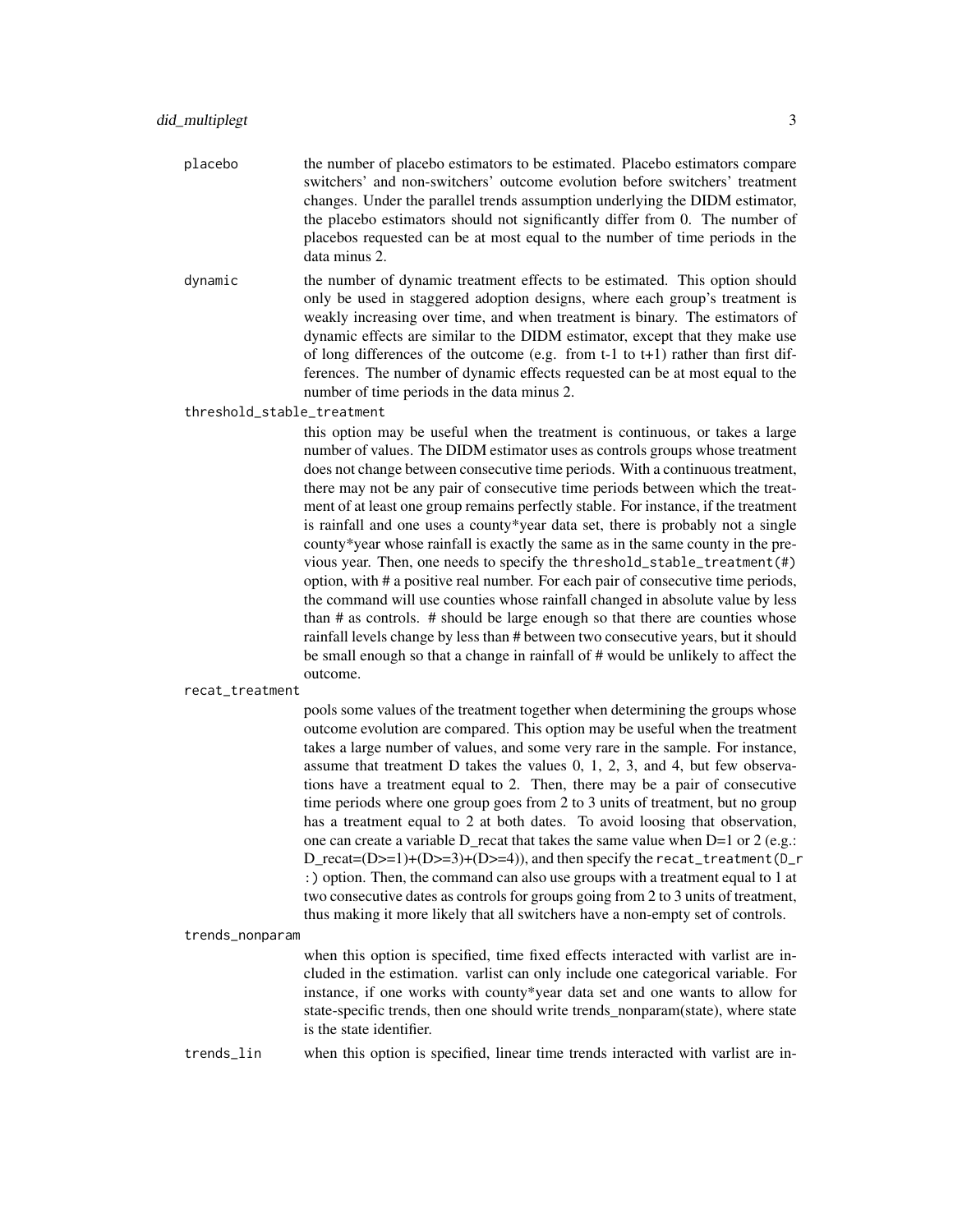|                | cluded in the estimation. varlist can only include one categorical variable. For<br>instance, if one works with a year data set and one wants to allow for village-<br>specific linear trends, one should write trends_lin(village), where village is the<br>village identifier. The trends_nonparam(varlist) and trends_lin(varlist) cannot<br>be specified at the same time.                                                                                                                                                                                                                                                                                                                                                                                                                                                                                                                                                                                                                                                               |
|----------------|----------------------------------------------------------------------------------------------------------------------------------------------------------------------------------------------------------------------------------------------------------------------------------------------------------------------------------------------------------------------------------------------------------------------------------------------------------------------------------------------------------------------------------------------------------------------------------------------------------------------------------------------------------------------------------------------------------------------------------------------------------------------------------------------------------------------------------------------------------------------------------------------------------------------------------------------------------------------------------------------------------------------------------------------|
| brep           | The number of bootstrap replications to be used in the computation of estima-<br>tors' standard errors. If the option is specified, did_multiplegt returns a graph<br>with all the estimated treatment effects and placebos, and their 95% confidence<br>intervals constructed using a normal approximation. Otherwise, the command<br>does not compute estimators' standard errors. If the option is specified, it plots<br>a graph with all the estimated treatment effects and placebos, and their 95%<br>confidence intervals constructed using a normal approximation.                                                                                                                                                                                                                                                                                                                                                                                                                                                                  |
| cluster        | the standard errors of the estimators using a block bootstrap at the varname level.<br>Only one clustering variable is allowed.                                                                                                                                                                                                                                                                                                                                                                                                                                                                                                                                                                                                                                                                                                                                                                                                                                                                                                              |
| covariance     | if this option and the brep $(\#)$ option are specified, the command computes the co-<br>variances between all the pairs of instantaneous and dynamic effects requested,<br>and between all the pairs of placebos requested. This option can be useful to<br>assess whether some average of the instantaneous and dynamic effects is sta-<br>tistically significant. For instance, assume that you estimate the instantaneous<br>effect, effect_0, and one dynamic effect, effect_1. You would assess whether<br>$2/3*$ effect_0+1/3* effect_1, a weighted average of those two effects, is statis-<br>tically significant. You can specify the covariances option, use the fact that<br>Var(2/3*effect_0+1/3*effect_1))=4/9V(effect_0)+1/9V(effect_1)+4/9cov(effect_0,effect_1)<br>to compute the standard error of $2/3$ *effect_0+1/3*effect_1, and finally assess if<br>this average effect is significant. This option can also be useful to run an F-test<br>of whether the placebos are all equal to 0, when several placebos are ed. |
| average_effect | if that option is specified, the command will compute an average of the instanta-<br>neous and dynamic effects requested. If average_effect(simple) is specified, the<br>command will compute ple average of the effects and its standard error. If av-<br>erage_effect(prop_number_switchers) is specified, the command will compute<br>an average where each effect receives a weight proportional to the number of<br>switchers the effect to. When average_effect is specified, the covariances option<br>also has to be specified, and the number of dynamic effects requested should be<br>greater than or equal to 1.                                                                                                                                                                                                                                                                                                                                                                                                                 |
| parallel       | perform bootstrap on multicore if TRUE                                                                                                                                                                                                                                                                                                                                                                                                                                                                                                                                                                                                                                                                                                                                                                                                                                                                                                                                                                                                       |
|                |                                                                                                                                                                                                                                                                                                                                                                                                                                                                                                                                                                                                                                                                                                                                                                                                                                                                                                                                                                                                                                              |

# Details

It computes the DIDM estimator introduced in Section 4 of Chaisemartin and D'Haultfoeuille (2019), which generalizes the standard DID estimator with two groups, two periods and a binary treatment to situations with many groups,many periods and a potentially non-binary treatment. For each pair of consecutive time periods t-1 and t and for each value of the treatment d, the package computes a DID estimator comparing the outcome evolution among the switchers, the groups whose treatment changes from d to some other value between t-1 and t, to the same evolution among control groups whose treatment is equal to d both in t-1 and t. Then the DIDM estimator is equal to the average of those DIDs across all pairs of consecutive time periods and across all values of the treatment. Under a parallel trends assumption, DIDM is an unbiased and consistent estimator of the average treatment effect among switchers, at the time period when they switch.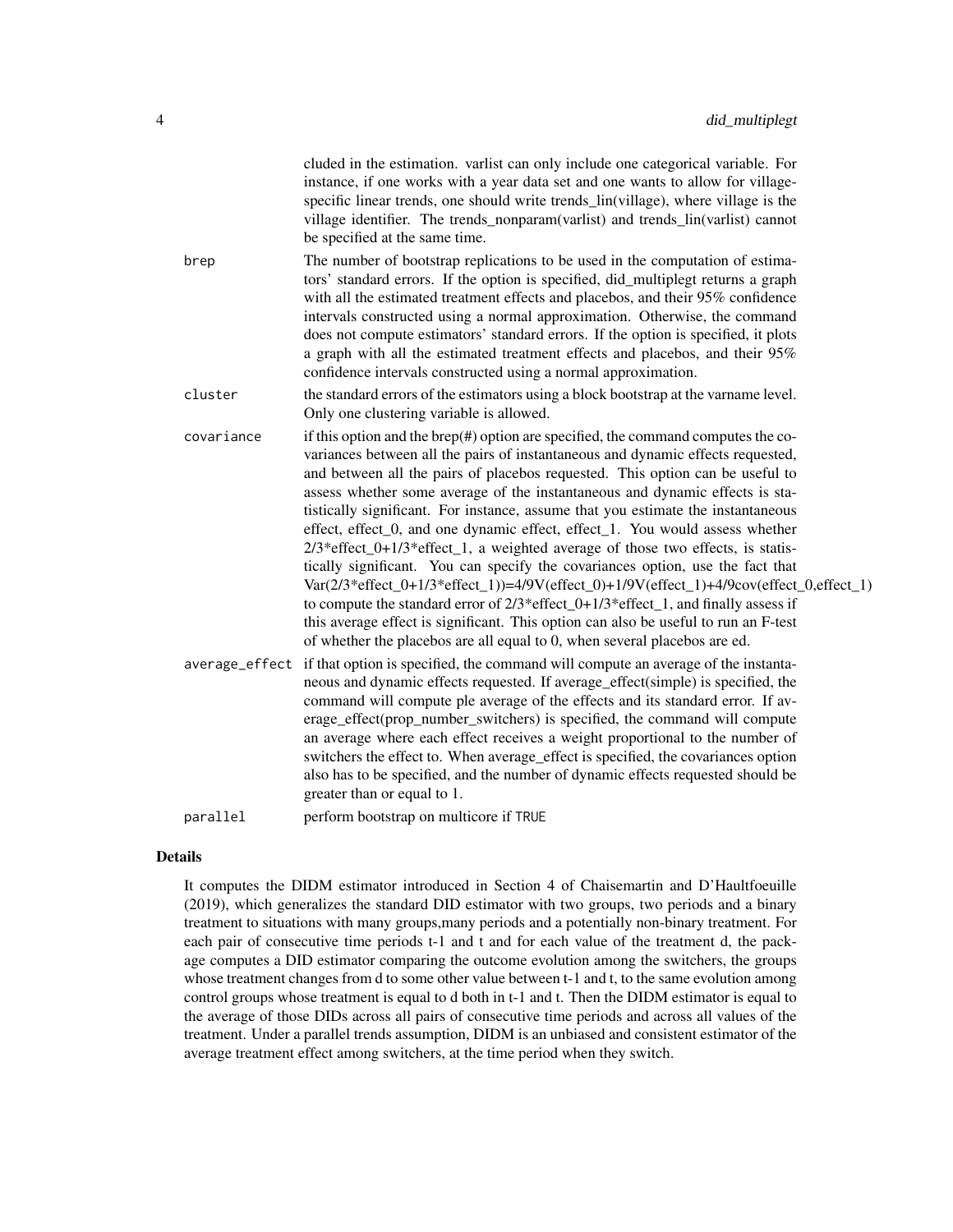### did\_multiplegt 5

The package can also compute placebo estimators that can be used to test the parallel trends assumption.

Finally, in staggered adoption designs where each group's treatment is weakly increasing over time, it can compute estimators of switchers' dynamic treatment effects, one time period or more after they have started receiving the treatment.

#### Value

In what follows, let k denote the number specified in the placebo option, and let j denote the number specified in the dynamic option. did\_multiplegt returns results with the following information: The function returns results with the following information:

| effect               | estimated effect of the treatment at the time period when switchers switch.                                                                                                               |
|----------------------|-------------------------------------------------------------------------------------------------------------------------------------------------------------------------------------------|
| N_effect             | number of observations used in the estimation of effect. This number is the<br>number of first differences of the outcome and of the treatment used in the esti-<br>mation.               |
| N_switchers_effect   |                                                                                                                                                                                           |
|                      | effect is the average effect of the treatment across the switchers. N_switchers_effect<br>is the number of switchers this effect applies to.                                              |
| se_effect            | estimated standard error of effect, if the option brep has been specified.                                                                                                                |
| placebo_i            | estimated placebo effect i periods before switchers switch treatment, for all i in<br>0, 1, , k.                                                                                          |
| N_placebo_i          | number of observations used in the estimation of placebo <sub>-</sub> i. This number is<br>the number of first differences of the outcome and of the treatment used in the<br>estimation. |
| se_placebo_i         | estimated standard error of placebo <sub>-i</sub> , if the option brep has been specified.                                                                                                |
| dynamic_i            | estimated effect of the treatment i periods after switchers have switched treat-<br>ment, for all $i$ in $1, , j$ .                                                                       |
| N_dynamic_i          | number of observations used in the estimation of dynamic_i. This number is<br>the number of long differences of the outcome and of the treatment used in the<br>estimation.               |
| N_switchers_effect_i |                                                                                                                                                                                           |
|                      | dynamic_i is the average effect of the treatment across the switchers, I periods<br>after they have switched. N_switchers_effect_i is the number of switchers<br>this effect applies to.  |
| se_dynamic_i         | estimated standard error of dynamic_i, if the option brep has been specified.                                                                                                             |
| cov_effect_h_i       | estimated covariance between dynamic effects and treatment effects, for all<br>$0 \le h \le i \le i$ , if the options covariances and brep have been specified.                           |
| cov_placebo_h_i      |                                                                                                                                                                                           |
|                      | estimated covariance between placebo_hand placebo_i, for all 1<=h <i<=j, if<br="">the options covariances and brep have been specified, and at least 2 placebos<br/>n requested.</i<=j,>  |
| effect_average       | average of the instantaneous and dynamic effects requested by the user, if the<br>average_effect option has been specified.                                                               |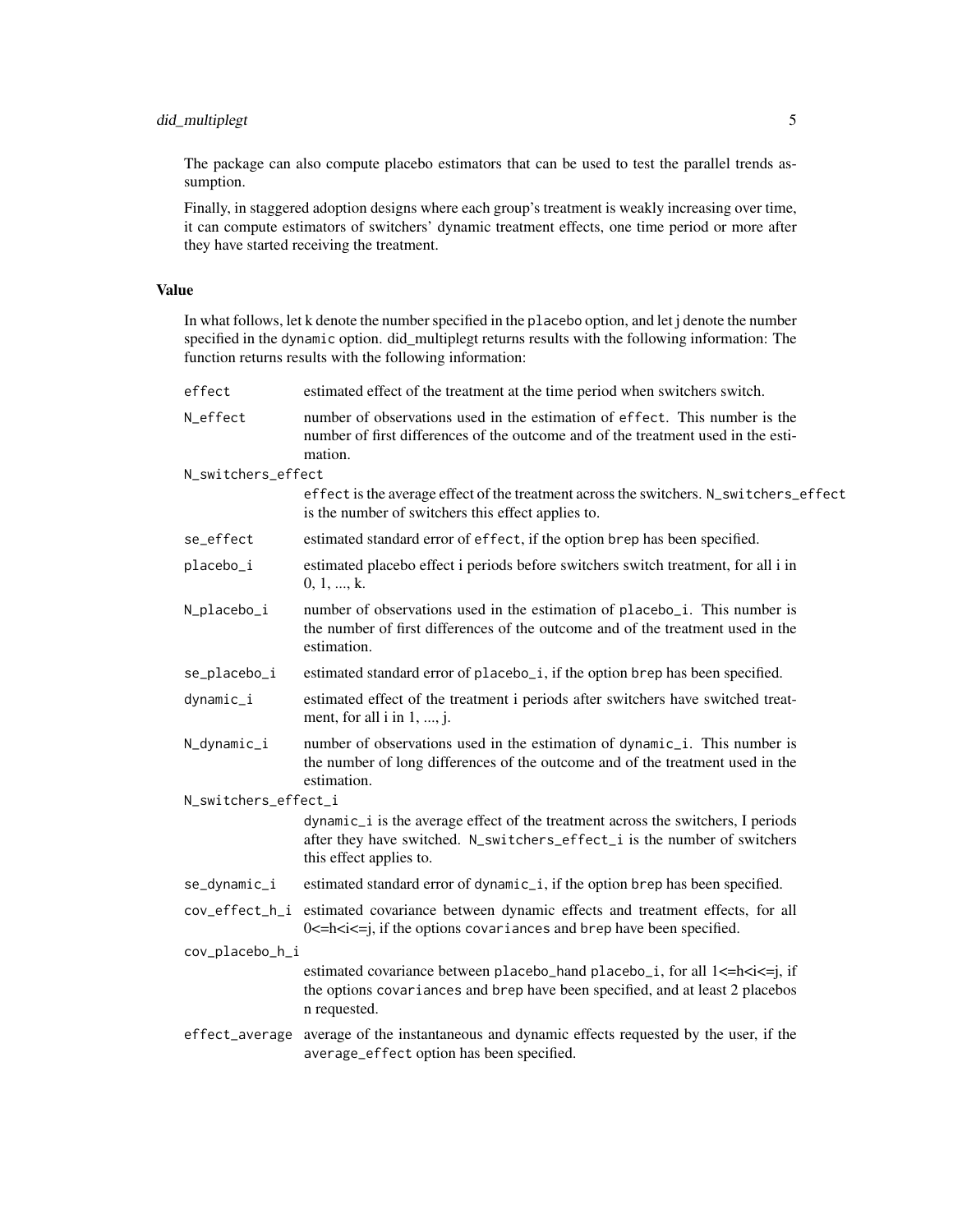| N_effect_average  |                                                                                 |
|-------------------|---------------------------------------------------------------------------------|
|                   | number of observations used in the estimation of effect_average. This num-      |
|                   | ber is the number of first differences of the outcome and of the treatment used |
|                   | in the estimation.                                                              |
| se_effect_average |                                                                                 |
|                   | estimated standard error of effect_average.                                     |
|                   |                                                                                 |

#### References

de Chaisemartin, C. and D'Haultfoeuille, X. Forthcoming, American Economic Review. Two-Way Fixed Effects Estimators with Heterogeneous Treatment Effects. Vella, F. and Verbeek, M. 1998. Journal of Applied Econometrics 13(2), 163-183. Whose wages do unions raise? a dynamic model of unionism and wage rate determination for young men.

#### Examples

```
# estimating the effect of union membership on wages
# using the same panel of workers as in Vella and Verbeek (1998)
library("wooldridge")
Y = "lwage"
G = "nr"T = "year"D = "union"controls = c("hours")
did_multiplegt(wagepan, Y, G, T, D, controls)
placebo = 1
dynamic = 1
# calculate placebo and dynamic effects
# did_multiplegt(wagepan, Y, G, T, D, controls, placebo = placebo, dynamic = dynamic)
# perform bootstrap
# did_multiplegt(wagepan, Y, G, T, D, controls, placebo = placebo, dynamic = dynamic, brep = 2)
# perform cluster bootstrap on cluster nr and save it as dataframe A
# A <- did_multiplegt(wagepan, Y, G, T, D, controls, placebo = placebo, dynamic = dynamic,
# brep = 2, cluster = "nr")
```